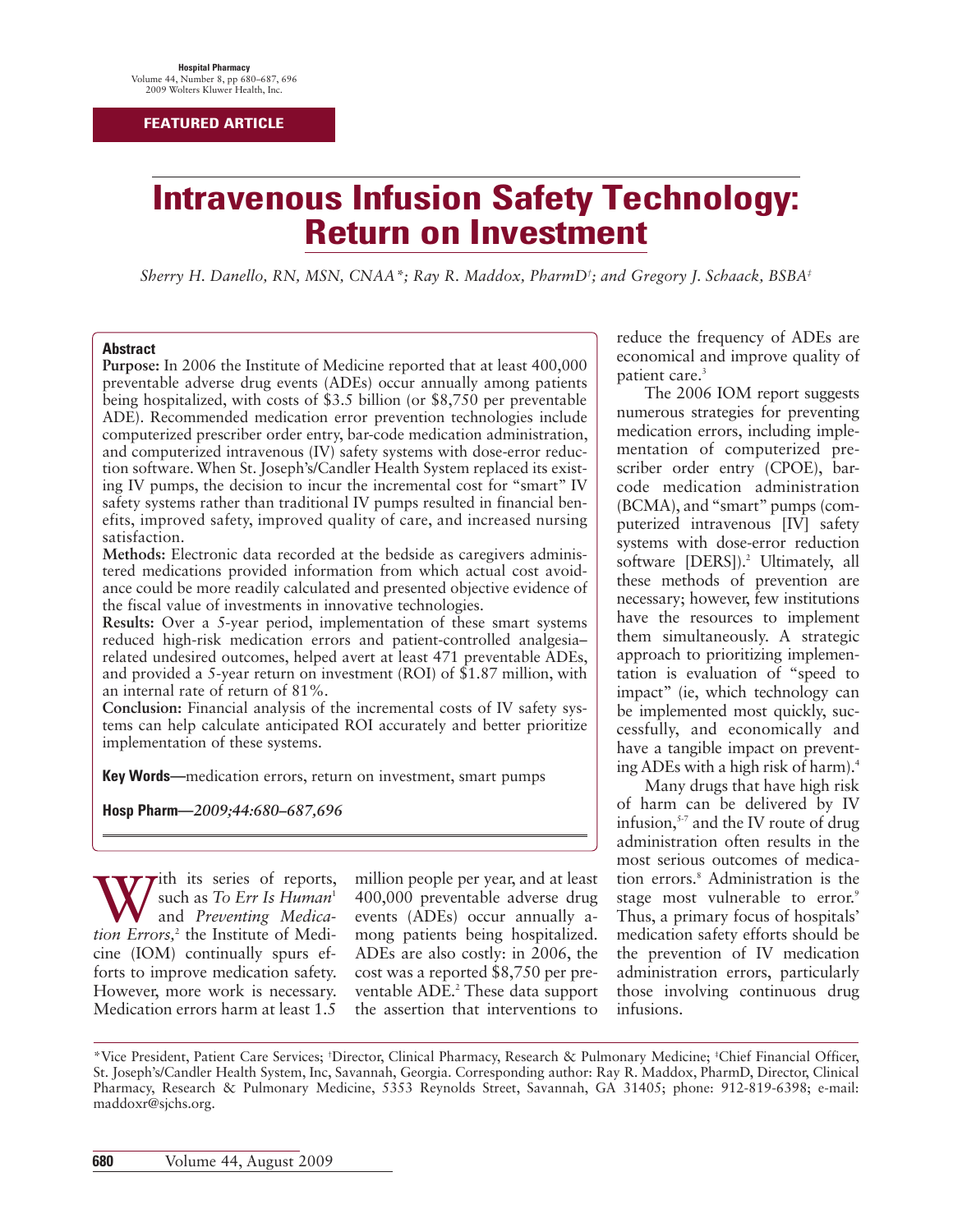It has been shown that CPOE and BCMA improve medication safety; however, CPOE does not address IV pump programming errors, and accurate pump programming cannot be ensured without full integration of infusion and bar-code technology. A continuous IV infusion often spans multiple nursing shifts. Furthermore, multiple clinicians adjust dosage based on laboratory results, protocols, or verbal orders that may not be included in a BCMA system. Smart IV safety systems are specifically designed to help avert IV medication programming errors by providing safety software with drug libraries, best practices, and alerts to the clinician when pump programming is outside hospital-established limits.<sup>10</sup>

Another difference between CPOE, BCMA, and smart pumps is that infusion pumps are already used in all hospitals, and they must be replaced approximately every 7 to 10 years. Investment in new infusion pumps is an expected, intermittently recurring hospital capital expenditure. Thus, the question becomes whether the incremental cost of purchasing IV safety systems should be incurred, as opposed to the cost of traditional infusion pumps without safety software.

St. Joseph's/Candler Health System (SJCHS) was an early adopter of IV safety systems. The decision to implement these systems hospital wide followed the determination that this step would have the greatest speed to impact in positively affecting medication-use safety and preventing harmful IV errors.4

When considering any technology, safety and quality of care are of primary concern. Other considerations include whether the health system can afford the purchase and what return on investment (ROI)

can be expected. Initially, these questions only may be answered theoretically based on error rates reported in the literature because accurate, institution-specific rates generally are not available.

As an early adopter of IV safety systems, including patientcontrolled analgesia (PCA) with continuous respiratory monitoring, SJCHS now has extensive data on the number of IV programming errors (alerts resulting in reprogramming or canceling the infusion) averted by the system. The IV Medication Harm Index $11$  can be used to identify the averted errors with the highest risk that likely would have resulted in ADEs had they not been avoided. The highestrisk averted overdoses can be multiplied by the ADE cost previously noted for determination of ROI.

This article discusses the need for improvement of medication safety, SJCHS' rationale for implementing IV safety systems before BCMA and CPOE, results achieved through hospital-wide use of IV safety systems for infusions and for respiratory monitoring of patients receiving PCA therapy, incremental costs of IV safety systems, and ROI based on costs avoided through averting high-risk medication errors.

## **NEED FOR IMPROVEMENT OF INTRAVENOUS MEDICATION SAFETY Oral Versus Intravenous Medications**

Only a few oral medications are high risk (eg, warfarin, some chemotherapy, some sedatives). A greater number of medications that can be administered IV pose a high risk of harm (eg, heparin, insulin, morphine, fentanyl, propofol, midazolam).5-7 Intravenous medications are associated with 54% of potential ADEs<sup>12</sup> and 56% of medication errors.<sup>13</sup> Overall, 61% of the most serious and life-threatening potential ADEs are IV drug related (D. W. Bates, MD, MSc, Brigham & Women's Hospital, Boston, MA, written communication, October 10, 2001).

Intravenous safety systems, introduced for large-volume infusions in 2001, are designed to help avert IV medication errors and capture continuous quality improvement (CQI) data regarding averted errors. Pooled data from 18 hospitals illustrate that such errors are widespread. Data representing 425,000 hospital patient-days show that IV safety systems helped avert 1.1 potentially life-threatening IV programming errors and an additional 1.5 potentially significant IV programming errors per 1,000 patientdays<sup>14</sup> (see Table 1).

# **Patient-Controlled Analgesia for Opioids**

PCA is essential to pain management. However, patient response to opioids varies greatly, and PCA is associated with significant hazards.15-19 Factors such as "PCA by proxy," inadequate patient and clinician education, improper patient selection, prescribing errors, misprogramming, and inadequate patient monitoring can result in oversedation.<sup>16-18</sup> Comorbidities, diagnosed or undiagnosed, can affect how a patient responds to a particular dose of narcotic, even within approved administration limits.15

US Food and Drug Administration 2004 data support the increased risk of harm: PCA pumps were associated with 106 ADEs, including 22 deaths, and largevolume pumps (LVPs) were associated with 390 ADEs, including 17 deaths.19 The number of installed LVPs is approximately 10 times greater than PCA pumps, which suggests that the risk of death from a PCA-related ADE is at least 10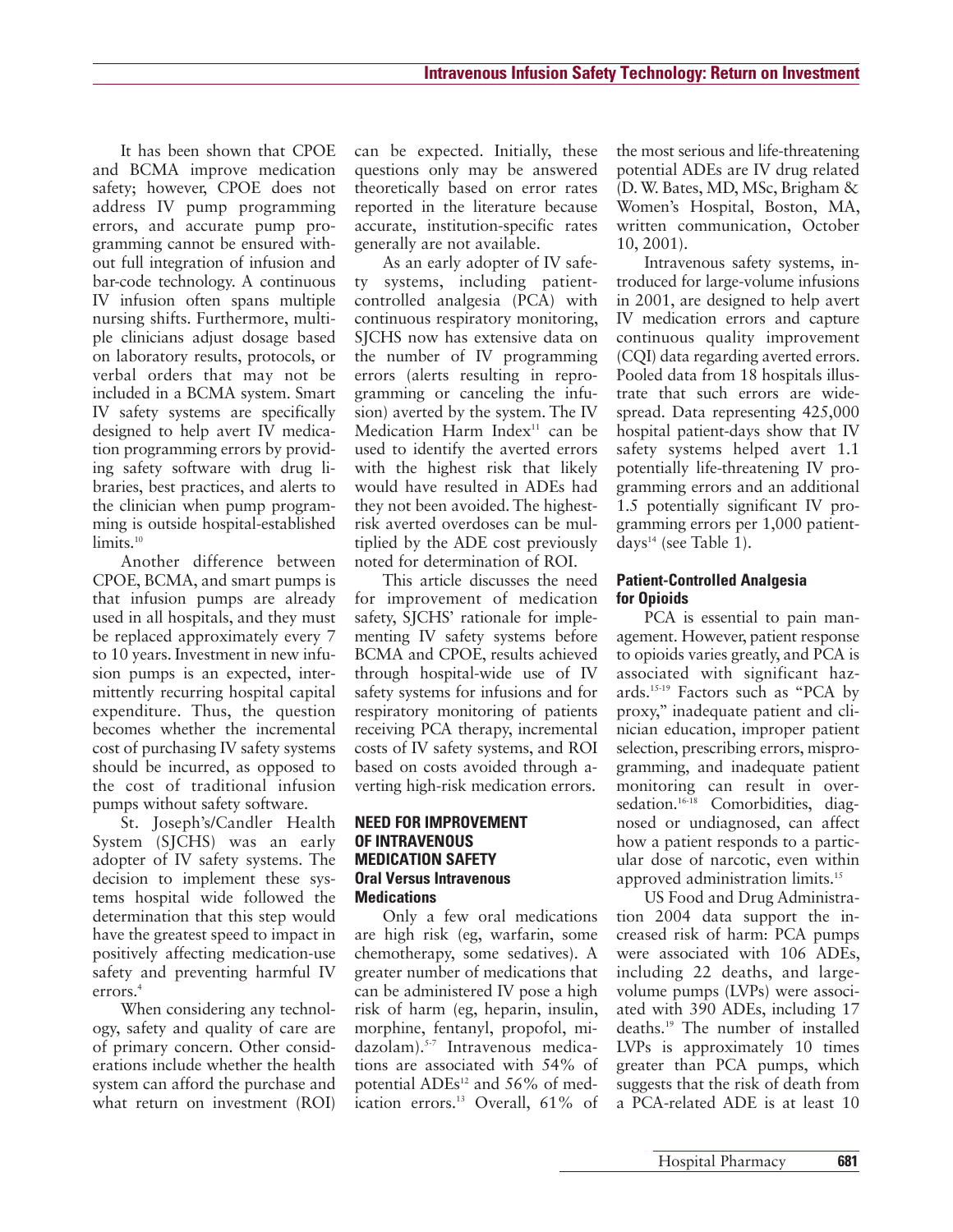|                                                 | 18-Hospital<br>Pooled Data<br>$(2004)^b$ | <b>SICHS</b> (2006) |
|-------------------------------------------------|------------------------------------------|---------------------|
| Minimal (no to minimal clinical effect)         | 1.9                                      | 1.29                |
| Moderate (probable significant clinical effect) | 1.5                                      | 0.64                |
| Severe (potentially life threatening)           | 1.1                                      | 0.42                |

**Table 1. Averted Error Rates: Risk of Harm per 1,000 Patient-Days14**

sent 435,000 hospital patient-days; SJCHS = St. Joseph's/Candler Health System. (Source: *Alaris Products* hospital pooled data, Cardinal Health, San Diego, CA, 2006.)

times greater than with LVPs.<sup>20</sup> *MEDMARX* and United States Pharmacopeia (USP) data from 1998 through 2005 demonstrate that the chance for patient harm increases more than 3.5 times when PCA pumps are involved.<sup>21</sup> The Anesthesia Patient Safety Foundation (APSF) notes a significant, underappreciated risk of serious injury from PCA in the postoperative period, including a low, unpredictable incidence of lifethreatening, opioid-induced respiratory depression (RD) in young, healthy patients.<sup>22</sup>

A recent study using continuous respiratory monitoring of both oxygenation and ventilation found an incidence of RD based on desaturation consistent with previous estimates; however, the incidence of bradypnea was many orders of magnitude greater than the 1% to 2% widely reported in the literature.<sup>23</sup> In most cases, opioidinduced RD can be treated with naloxone if detected; nevertheless, severe cases can be fatal.<sup>24</sup> Early detection of declining respiratory status before a patient experiences RD can help avert unwarranted outcomes and possible transfer to an intensive care unit (ICU).<sup>15</sup>

APSF22 and the American Society of Anesthesiologists<sup>25</sup> urge consideration by health care professionals of the potential safety value of continuous oxygenation and ven-

tilation monitoring for patients receiving PCA therapy. A study in which ventilation was monitored during procedural sedation showed that capnography captured 100% of those patients with respiratory distress, whereas pulse oximetry captured only  $33\%$ .<sup>26</sup> Thus, capnography provides an additional monitor to allow for early detection of airway obstruction or subclinical RD for all patients receiving PCA and not only for those at heightened risk of toxicity.<sup>15</sup>

# **Costs**

Bates et al<sup>3</sup> reported that estimated postevent hospital costs for managing a preventable ADE were \$4,685 (1993 dollars). The 2006 IOM report<sup>2</sup> updated these costs to \$8,750 (2006 dollars) per preventable ADE (ie, an annual incidence of 400,000 preventable ADEs and an annual cost of \$3.5 billion [2006 dollars]). These figures exclude costs of malpractice, injuries to patients, admissions resulting from ADEs, or litigation.<sup>3</sup>

# **ST. JOSEPH'S/CANDLER HEALTH SYSTEM**

SJCHS is a 636-bed, not-forprofit, "magnet" hospital system that comprises 2 tertiary care hospitals in Savannah, Georgia. Patient volume totaled 291,504 patient encounters during the most recent

fiscal year (23,341 inpatient discharges, 77,133 emergency department visits, and 191,030 other outpatient visits). Staff includes 549 community-based, private practice physicians; 987 nurses; and 38 pharmacists. Interaction among staff and administration is characterized by a high degree of collaboration. SJCHS is an American Society of Health-System Pharmacists– accredited residency site that trains 4 clinical pharmacy practice residents per year.

This organization has promoted a culture of safety for many years. Staff involvement in error analysis and process improvement have led to the understanding that, in working toward advancing patient safety, improving processes and focusing on the issues rather than on the individual must be the goal.<sup>4</sup> SJCHS strives to be the safest place to practice and the safest place to receive care. In 2001, prompted by an article published by the Institute for Safe Medication Practices (ISMP),<sup>27</sup> a multidisciplinary team including nurses, pharmacists, respiratory therapists, risk managers, physicians, and others reviewed "checks and balances" in the medication-use process. This analysis led to the implementation of a medication-safety initiative focused on the administration phase of the medication-use process and on IV medications.<sup>4</sup>

# **INTRAVENOUS INFUSION SAFETY INITIATIVE**

Key elements of SJCHS' IV infusion safety initiative included a safety culture; tremendous team effort; stan dardization of IV drug nomenclature, concentrations, and dosing units and ranges; and implementation of IV safety technology (see Figure 1).

# **Intravenous Medication Safety System**

In 2002 a multidisciplinary team determined that implementa-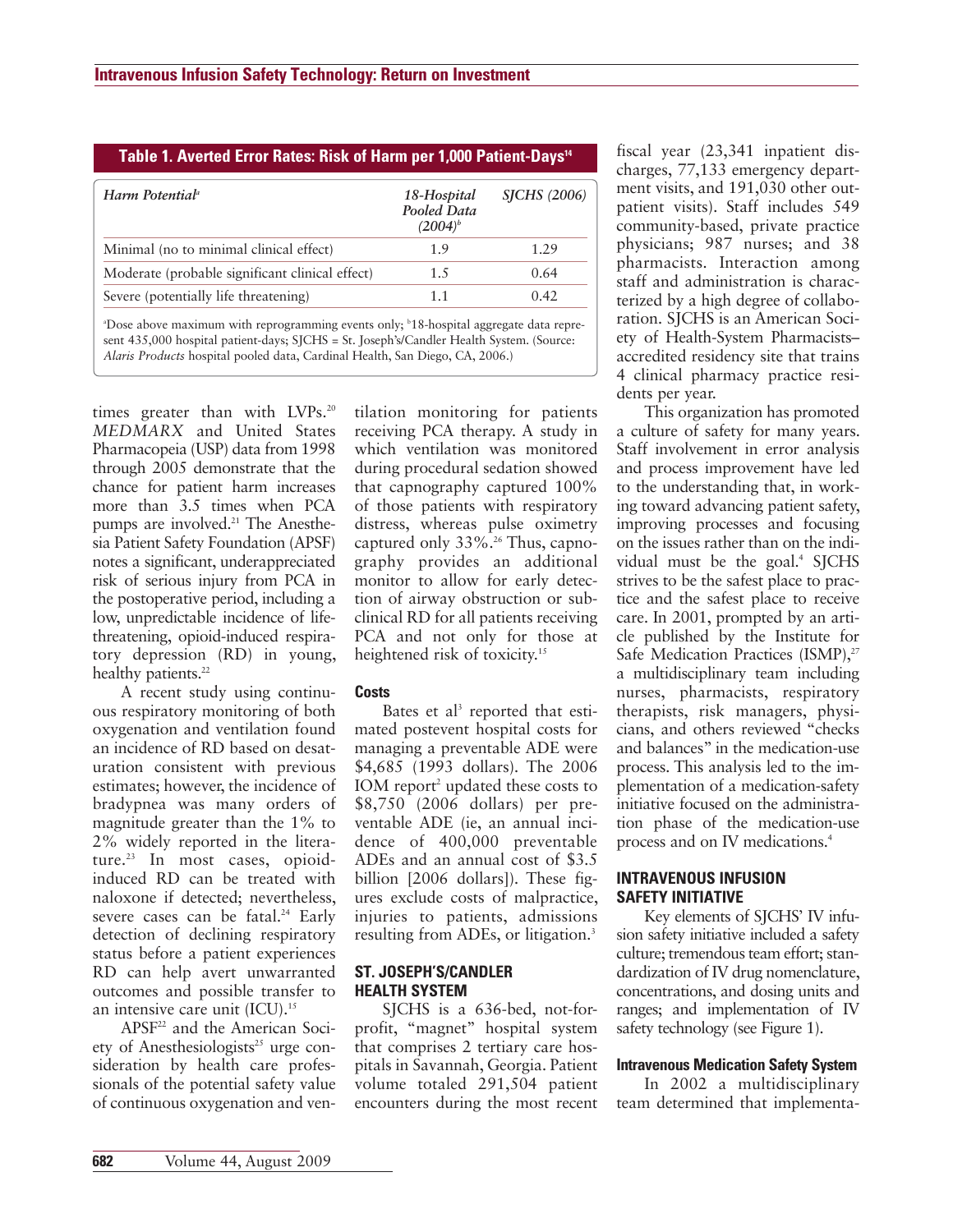

**Figure 1. Intravenous (IV) infusion safety systems: implementation timeline. PCA = patient-controlled analgesia; POC = point of care.**

tion of a modular, computerized IV infusion safety system with DERS would provide the greatest speed to impact in terms of cost, resources, time, and effect on harm. A customized DERS database in the point-of-care units (programming modules for the system) included drug libraries with maximum and minimum dosing limits for selected drugs. Standardized concentrations and dosing units also increased safety and efficiency. Patient profiles customized how the device was used for different patient care types. CQI data logs in the safety software provided actionable data on alerts and averted errors, and data analysis helped identify patterns of errors and opportunities for best practice improvements.<sup>4</sup>

In 2004 syringe modules and expanded drug libraries were incorporated into the system. Wireless connectivity was implemented to help detect errors and implement CQI efforts in a timely manner.<sup>4</sup>

# **Patient-Controlled Analgesia Monitoring**

PCA modules were incorporated in 2004, along with pulse oximetry and noninvasive capnography modules. These purchases were based on the recognition that patient response to opioid administration is highly variable, even with recommended dosages, and it is important that all patients receiving PCA therapy for opioid-related complications be monitored. A common interface for all IV safety system modules reduced complexity, increased ease of use, streamlined clinical workflow, and reduced training needs.<sup>15</sup>

#### **METHODS**

#### **Return on Investment**

Calculation of ROI was based on the incremental cost of the IV safety systems compared with the cost of traditional infusion pumps. The incremental cost was calculated as the difference between the cost of infusion pumps without smart dose-error reduction technology versus the cost of those devices with this technology. Some of the initial purchase costs in 2002 were offset by cost savings achieved through IV safety system disposables because the new system allowed for hospital-wide stan-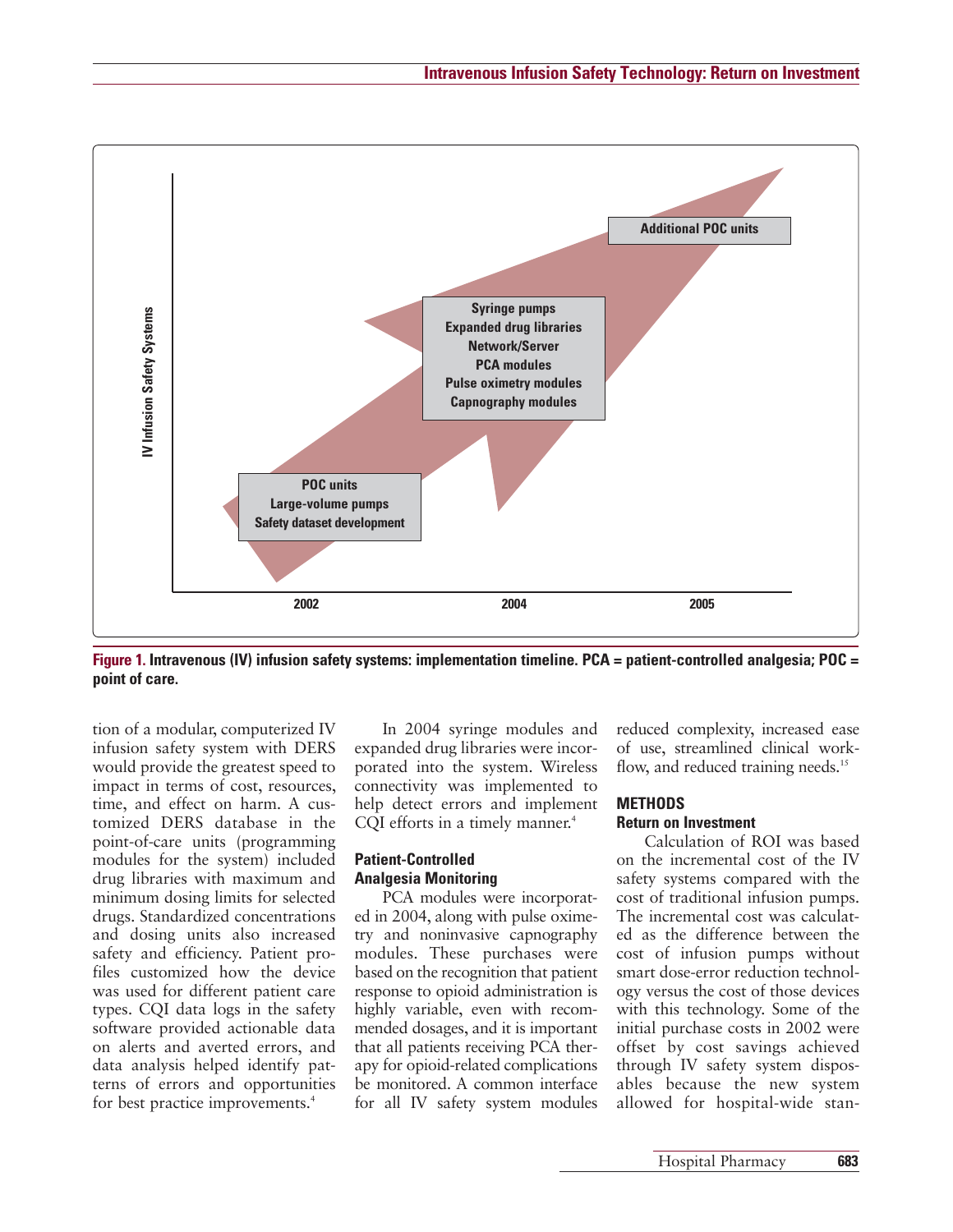| <b>Table 2. Return on Investment of Intravenous Safety System</b>         |               |             |             |             |             |             |               |  |  |
|---------------------------------------------------------------------------|---------------|-------------|-------------|-------------|-------------|-------------|---------------|--|--|
|                                                                           | Fiscal 2002   | Fiscal 2003 | Fiscal 2004 | Fiscal 2005 | Fiscal 2006 | Fiscal 2007 | <b>Total</b>  |  |  |
| Capital purchases <sup>a</sup>                                            | $(\$606,515)$ |             | (\$955,250) | ( \$11,110) |             |             | (\$1,572,875) |  |  |
| Disposables saved <sup>b</sup>                                            |               | \$28,193    | \$29,039    | \$29,910    | \$30,807    | \$31,731    | \$149,680     |  |  |
| Cost avoidance <sup>c</sup>                                               |               | \$695,271   | \$721,985   | \$812,254   | \$848,750   | \$892,036   | \$3,970,296   |  |  |
| Totals                                                                    | $(\$606,515)$ | \$723,464   | (\$204,226) | \$831,054   | \$879,557   | \$923,767   | \$2,547,101   |  |  |
| Cost per ADE assuming<br>$6\%$ inflation to 2006                          |               | \$7,725     | \$8,022     | \$8,374     | \$8,750     | \$9,196     |               |  |  |
| Count of ADEs averted<br>(increase of 7 per year)<br>in fiscal year 2005) |               | 90          | 90          | 97          | 97          | 97          | 471           |  |  |
| <b>IRR</b>                                                                |               |             |             |             |             |             | 81%           |  |  |
| NPV <sup>d</sup>                                                          |               |             |             |             |             |             | \$1,866,973   |  |  |

Assumed capital bought at start of each fiscal year regardless of actual month of purchase; *Disposables savings spread evenly over 5 years and* inflated 3% per year; Cost avoidance uses 2006 as base, deflated by Consumer Price Index Medical Care Component; <sup>d</sup>Net present value (NPV) discount rate used is 6%; ADE = adverse drug event; IRR = internal rate of return.

dardization of IV tubing. Implementation of the IV safety system did not require hiring additional full-time employees.<sup>4</sup>

Wireless connectivity for the system was implemented in 2004 and was an entirely new purchase; therefore, this was an additional cost, as opposed to an incremental cost. Although wireless networking did not contribute directly to preventing errors, it increased ease of use and allowed timely system changes to prevent future errors and to improve best practices.

All values used when calculating ROI were normalized to 2006 dollars using the Medical Care Component of the Consumer Price Index.28 This index was chosen as the most applicable to the purchase of hospital capital equipment.

# **Averted Outcomes/Errors**

CQI data accumulated in the smart infusion devices identified averted programming errors and undesirable outcomes<sup>15</sup> as a result of incorrect programming. The rate of averted adverse outcomes was annualized to yield the projected number of averted outcomes over the 5-year ROI period.

The number of averted errors was projected based on CQI data collected from January through December 2006. The potential severity of averted errors was analyzed using the IV Medication Harm Index, which uses 3 subscales: inherent risk of the drug being infused, risk associated with patient acuity, and risk that an infusionrelated ADE might go undetected. Scores can range from 3.5 to 14; higher scores indicate greater harm/  $risk<sup>11</sup>$ 

Only averted errors with an IV Medication Harm Index score of 11 or greater were included in the ROI calculations. These highestrisk averted errors likely would have resulted in preventable ADEs had they not been averted by the IV safety system. Take, for example, administration of a 13-fold overdose of heparin. Because infusion would have already begun, a severe heparin overdose likely would not be detected for several hours (until laboratory results were obtained) without an alert. The annual rate of highest-risk errors was multiplied to yield the projected number of averted highest-risk errors over the 5-year ROI period.

#### **Costs**

The value of averting IV infusion programming errors and undesirable PCA-related outcomes was based on the cost per preventable ADE of \$8,750 (2006 dollars).2

As shown in Table 2, the purchase cost of the IV safety system was \$1,572,875. This included the incremental costs of smart point-ofcare units and large-volume, syringe, and PCA pumps rather than traditional pumps, as well as the full costs of safety dataset development, wireless network/server, and capnography and pulse oximetry modules. This cost was offset by a savings of \$149,680 achieved in disposables. Therefore, the net cost of the system was \$1,423,195 over 5 years.

# **RESULTS**

From January through December 2006, CQI data from 558 expanded IV safety systems documented 686 averted errors. Data analysis using the IV Medication Harm Index identified 90 highest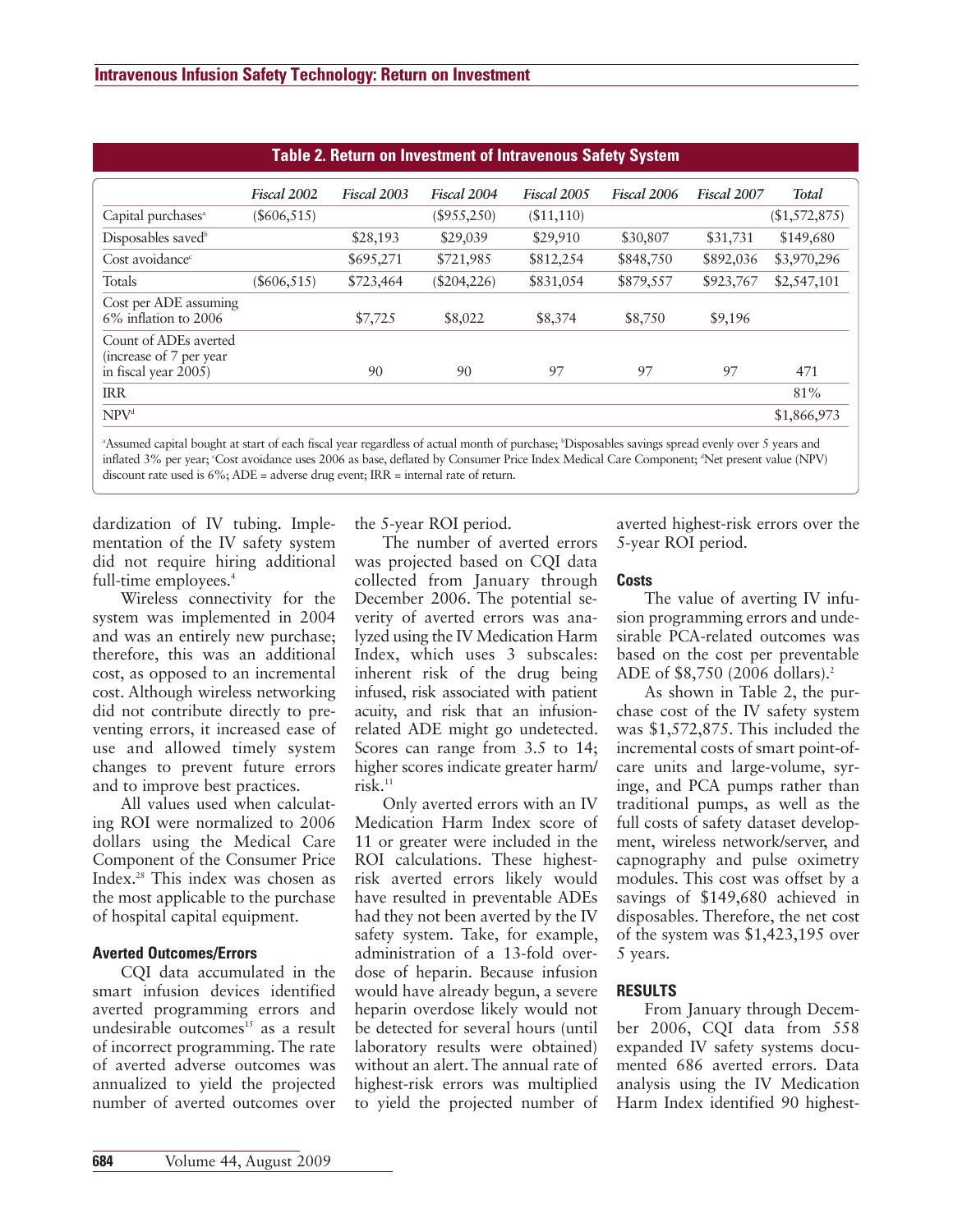risk averted errors, or 450 projected over 5 years. Furthermore, in the 39 months from July 2004 through November 2007, the respiratory monitoring modules helped avert at least 19 undesirable outcomes, or 35 averted undesirable outcomes over a 5-year period. Therefore, hospital-wide implementation of IV safety systems averted a total of at least 471 preventable ADEs.

At a cost of \$8,750 per preventable ADE, these 471 errors, if not averted, would have resulted in potential costs to SJCHS of \$3,970,296. Deducting the cost of averted outcomes/errors from the total purchase costs yields a 5-year ROI of \$1,866,973, with an IRR of 81% (see Table 2).

## **DISCUSSION Incremental Cost of Smart Infusion Technology**

Infusion pumps are routinely replaced at 7- to 10-year intervals; therefore, they are an essential, recurring capital cost for all hospitals. To determine the ROI on the purchase of smart pumps (rather than traditional pumps), the analysis performed in this article uses the incremental cost instead of the total cost of the infusion and monitoring devices. This approach is justified because it is the smart components of the pumps that are responsible for the system's usefulness in preventing harmful IV medication errors; thus, the additional capital cost for these components should be calculated. This additional incremental cost should be evaluated in the context of its potential financial, clinical, and quality improvement benefits to a health system.

#### **Prevented Versus Actual Medication Errors**

Capturing and documenting a true rate of error in medication administration processes is inherently difficult because many errors

occur daily in medical practice and most go unrecognized. Although validated processes of error measurement using observational techniques have been described,<sup>29,30</sup> data with regard to error rates such as those from *MEDMARX* and ISMP come from voluntarily disclosed information and underreport actual medication error rates in hospitals. Therefore, achieving prospective valuations of error-reduction technologies, such as the IV safety system described here, is difficult.

In contrast, IV safety systems electronically record all key strokes made by caregivers at the patients' bedsides and, thus, document actions that would have resulted in adverse events, even when the actions are not actually implemented. These averted events are prohibited by the intelligent design of software embedded in the infusion devices, which alerts caregivers so that they modify their actions, thereby protecting the patients. Data on these averted events are permanently recorded by the devices and available for CQI process. In addition, the data can be used for post hoc financial analysis such as that described in this article.

#### **Averted Outcomes and Errors: Rates and Costs**

The ROI calculations in this article include 19 patients with declining physiologic status identified by continuous respiratory monitoring and for whom unwarranted outcomes (ie, ADEs) were averted. This value is the number of instances for which there are documented case reports. In other instances, respiratory rate alarms were triggered, interventions were made, and unwarranted outcomes were averted; however, no case reports were submitted.

As shown in Table 1, after 5 years' clinical experience, training,

safety software refinements, and best practice improvements, the SJCHS rate of severe averted errors is less than two-thirds the rate documented by pooled data from 18 other hospitals with IV safety systems in place. This suggests that for many institutions the averted-error rate and, thus, ROI may be even greater than the results presented here.

Although only averted errors with an IV Medication Harm Index score of 11 or greater are included in these ROI calculations, another 114 averted errors had scores of 9 and 10. Of these, clinical assessment determined that 49 also might have resulted in preventable ADEs if they had not been intercepted by the IV safety systems. Examples include significant overdoses of hydromorphone, mor phine, and propofol. At a cost of \$8,570 per preventable ADE, the value of these 49 averted errors would be an additional \$419,930 per year, or \$2,099,650 over 5 years.

The value of averted outcomes/ errors used in these calculations may be conservative: \$8,750 represents average costs of all preventable ADEs.<sup>2</sup> The SJCHS calculations include only the highest-risk averted overdoses, which may be associated with higher costs.

# **Nursing Satisfaction**

Anecdotal reports and staff observation in SJCHS facilities support increased nursing satisfaction with the IV safety system. Staff feel that implementation of the system has improved recruitment and retention, reduced training and recruitment costs, and made the clinical environment safer for nurses, as well as patients.

## **Standardization of Intravenous Medical Practices**

Standardization has the potential to substantially improve IV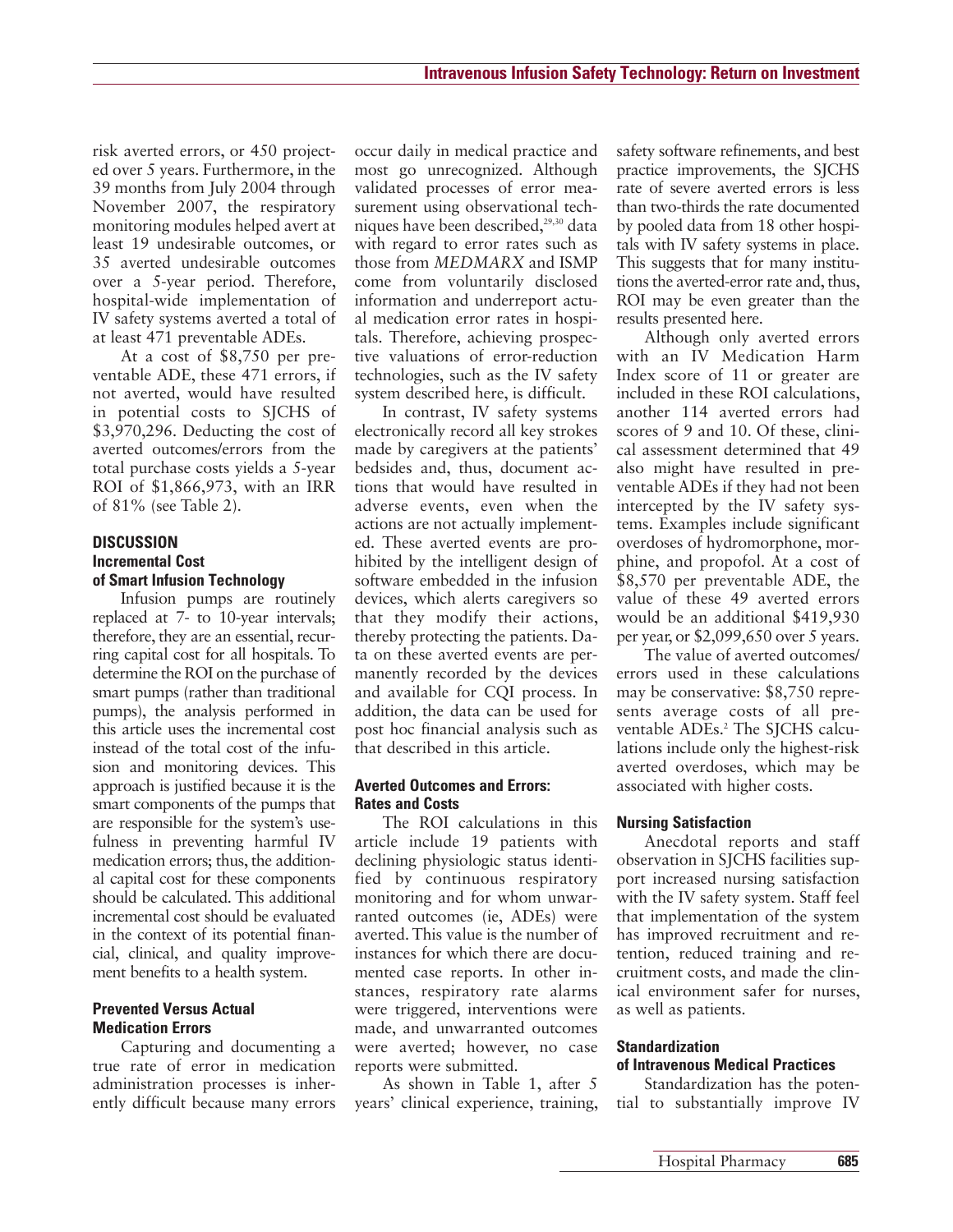medication safety.<sup>31</sup> Intravenous safety system implementation requires creation of a customized safety software dataset, which standardizes available concentrations, dosing units, and dosing limits. This reduces opportunity for error and helps increase clinician compliance with best practices by making incorrect actions difficult and correct actions easy. Standardization also addresses an important safety goal of The Joint Commission.<sup>32</sup>

## **Additional Value**

The IV safety system also provides actionable data. Automatically captured CQI data can be analyzed to identify opportunities for best practice improvements that help increase quality of care and reduce costs.

For example, propofol costs approximately \$300/day per patient weighing 70 kg.<sup>33</sup> Serious side effects associated with overuse of propofol include tachyphylaxis and metabolic, neurologic, cardiac, in fectious, pulmonary, and anaphylactoid-type reactions.<sup>34</sup> Despite the availability of clinical practice guidelines, physicians routinely order this medication by indicating "propofol drip," "titrate propofol," or "sedate with propofol." The recommended maximum rate for continuous infusion is 80 mcg/kg/min<sup>35</sup>; 9-month CQI data at SJCHS illustrate that the average dose of propofol was 100 mcg/ kg/min.<sup>33</sup>

SJCHS is not unique. In more than 180 acute care hospital pharmacies, propofol ranks 5th among all drug purchases,  $14$  despite the availability of a generic product. This suggests that propofol is being used in large quantities in many institutions.

Based on CQI findings, a standardized ICU sedation order set was developed that incorporated guidelines for good clinical practice from the Society of Critical Care Medicine for sedatives, analgesics, and neuromuscular blocking agents used for patients utilizing ventilators. As a result of this change, propofol dosing alerts in ICUs at SJCHS were reduced by more than 50% and bolus doses were almost eliminated. Preliminary data from before and after sedation protocol and order set implementation show total drug cost reduced from \$1,774,395 to \$650,330 and the average number of patient-days on ven tilators reduced from 14 to  $7.9.^{33}$ 

## **Implications for Health Care Management**

Medication safety technologies are expensive, and resources are limited. The financial impact of medication safety technology, as well as its anticipated clinical and safety benefits, is a critically important consideration.

As an early adopter of IV safety systems, SJCHS now has the data necessary for calculating the actual financial benefits of purchasing smart IV safety systems instead of traditional pumps. Based on 5 years' clinical use of smart IV safety systems, SJCHS can report the following results: ROI, \$1,866,973; IRR, 81%. These documented results confirm the SJCHS interdisciplinary team's determination in 2002 that smart pump implementation would have the greatest speed to impact in positively affecting medication-use safety and preventing costly medication errors.

These results are possible because of a key distinction between smart pumps and technologies such as CPOE and BCMA. The purchase of infusion pumps is a regularly recurring, required expenditure for any hospital. The decision to purchase new technology involves considering whether the incremental cost of purchasing smart pumps should be incurred, as opposed to the cost of traditional pumps. Consideration of this key distinction and the actual results obtained at SJCHS can help health care management in their strategic evaluations of various technologies and in determining the priority of IV safety system implementation.

## **CONCLUSION**

When it became necessary for SJCHS to replace its existing IV pumps, the decision to incur the incremental cost for implementing smart IV safety systems rather than traditional IV pumps resulted in financial benefits, improved safety, improved quality of care, and increased nursing satisfaction. Im plementation of these smart systems reduced high-risk medication errors and PCA-related undesired outcomes and provided an impressive 5-year ROI of \$1,866,973 and an IRR of 81%. Data recorded at the bedside as caregivers administered medications provided information from which actual cost avoidance could be more readily calculated and presented objective evidence of the fiscal value of investments in innovative technologies.

The question is no longer, "Can we afford to implement IV safety systems?" The real question is, "Can we afford not to?"

#### **REFERENCES**

1. Committee on Quality of Health Care in America; Institute of Medicine; Kohn LT, Corrigan JM, Donaldson MS, eds. *To Err Is Human: Building a Safer Health System*. Washington, DC: National Academies Press; 2000.

2. Committee on Identifying and Preventing Medication Errors; Institute of Medicine; Aspden P, Wolcott J, Bootman JL, Cronenwett LR. *Preventing Medication Errors: Quality Chasm Series.* Washington, DC: National Academies Press; 2006.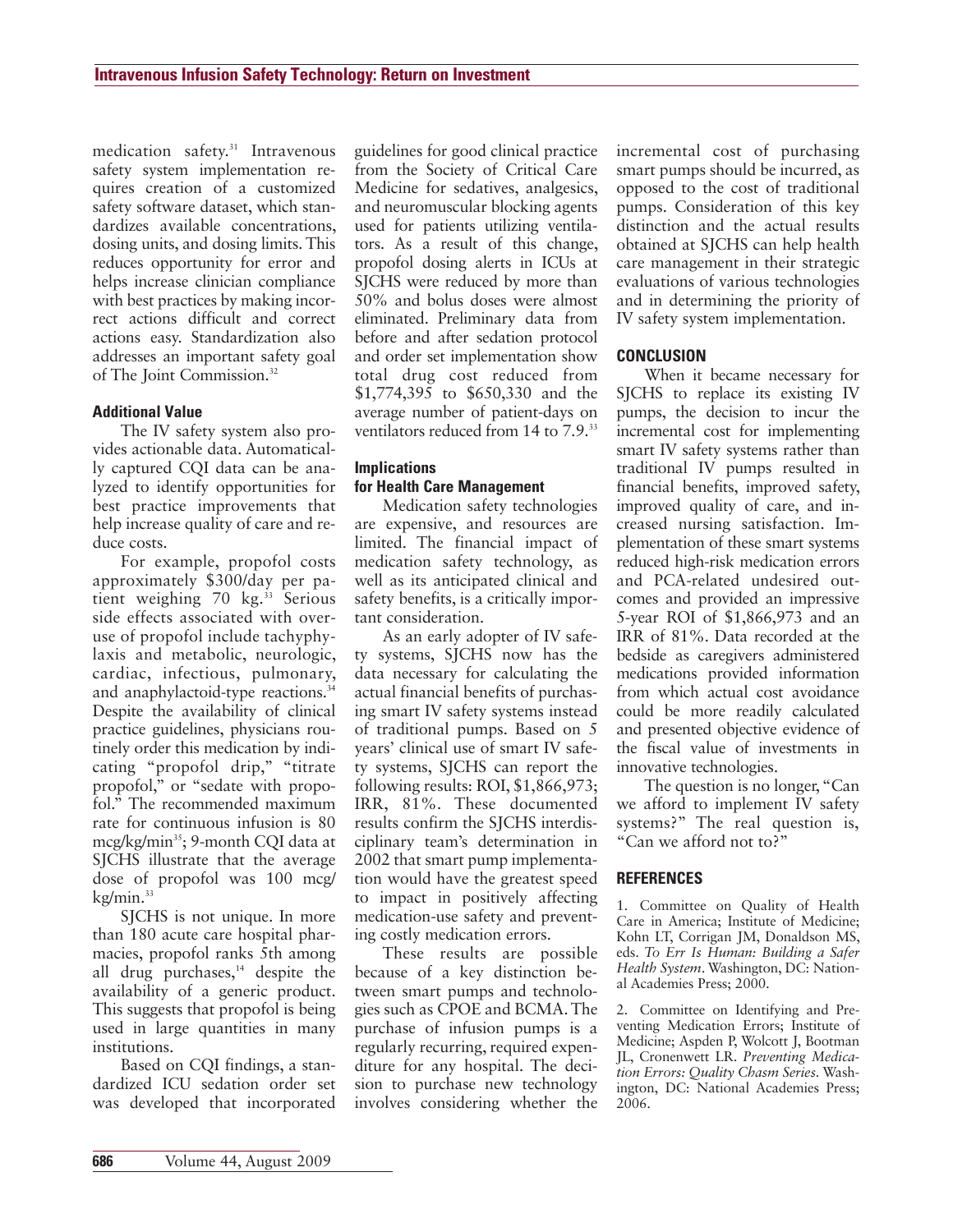3. Bates DW, Spell N, Cullen DJ, et al. The costs of adverse drug events in hospitalized patients. Adverse Drug Events Prevention Study Group. *JAMA*. 1997; 277(4):307-311.

4. Williams CK, Maddox RR. Implementation of an I.V. medication safety system. *Am J Health Syst Pharm.* 2005;62(5):530-536.

5. National Coordinating Council for Medication Error Reporting and Prevention. NCC MERP taxonomy of medication errors. Oakbrook Terrace, IL: National Coordinating Council for Medication Error Reporting and Prevention (NCC MERP); 1998. http://www.ncc merp.org/pdf/taxo2001-07-31.pdf. Ac cessed June 23, 2009.

6. United States Pharmacopeia. *Summary of Information Submitted to MED-MARX in the Year 2001: A Human Factors Approach to Understanding Medication Errors.* Rockville, MD: United States Pharmacopeial Convention Inc; 2002. http://www.usp.org/pdf/EN/medmarx /2001MEDMARXSummary.pdf. Accessed June 30, 2009.

7. Winterstein AG, Hatton RC, Gonzalez-Rothi R, Johns TE, Segal R. Identifying clinically significant preventable adverse drug events through a hospital's database of adverse drug reaction reports. *Am J Health Syst Pharm.* 2002;59(18);1742- 1749.

8. Hicks RW, Cousins DD, Williams RL. *Summary of Information Submitted to MEDMARX in the Year 2002: The Quest for Quality.* Rockville, MD: USP Center for the Advancement of Patient Safety; 2003.

9. Bates DW, Cullen DJ, Laird N, et al. Incidence of adverse drug events and potential adverse drug events. Implications for prevention. ADE Prevention Study Group.*JAMA.* 1995;274(1):29-34.

10. Vanderveen T. IVs first—a new barcode implementation strategy. *Patient Safety & Quality in Healthcare.* 2006; May/June:14-20.

11. Williams CK, Maddox RR, Heape E, Richards HE, Griffiths DL, Crass RE. Application of the IV medication harm index to assess the nature of harm averted by "smart" infusion safety systems. *J Pat Saf.* 2006;2(3):132-139.

12. Kaushal R, Bates DW, Landrigan C, et al. Medication errors and adverse drug events in pediatric inpatients. *JAMA.* 2001;285(16):2114-2120.

13. Ross LM, Wallace J, Paton JY. Medication errors in a paediatric teaching hospital in the UK: five years operational experience. *Arch Dis Child.* 2000;83 (6):492-497.

14. Data on file, *Alaris Products* hospital pooled data, Cardinal Health, San Diego, CA, 2006.

15. Maddox RR, Williams CK, Oglesby H, Butler B, Colclasure B. Clinical experience with patient-controlled analgesia using continuous respiratory monitoring and a smart infusion system. *Am J Health Syst Pharm.* 2006;63(2):157-164.

16. More on avoiding opiate toxicity with PCA by proxy. *ISMP Medication Safety Alert!* May 29, 2002. http:// www.ismp.org/newsletters/acutecare/arti cles/20020529.asp. Accessed June 23, 2009.

17. Safety issues with patient-controlled analgesia part I—how errors occur. *ISMP Medication Safety Alert!* July 10, 2003. http://www.ismp.org/newsletters/acute care/articles/20030710.asp. Accessed June 23, 2009.

18. Safety issues with patient-controlled analgesia. *ISMP Medication Safety Alert! Nurse Advise-ERR.* 2005;1:1-3.

19. US Food and Drug Administration. Manufacturer and User Facility Device Experience Database (MAUDE) [database online]. January through December 31, 2004. Silver Spring, MD: US Food and Drug Administration; May 30, 2009. http://www.accessdata.fda.gov/scripts/cd rh/cfdocs/cfMAUDE/search.CFM. Accessed June 23, 2009.

20. Overdyk FJ. PCA presents serious risks [foundation newsletter]. *Anesth Pat Saf.* 2005;20(2):33.

21. Hicks RW, Becker SC, Cousins DD. *MEDMARX Data Report: A Chartbook of Medication Error Findings from the Perioperative Settings from 1998-2005.* Rockville, MD: USP Center for the Advancement of Patient Safety; 2006. http://www.usp.org/pdf/EN/medmarx /2005MEDMARXReport.pdf. Accessed June 30, 2009.

22. Weinger MB. Dangers of postoperative opioids [foundation newsletter]. *Anesth Pat Saf.* 2006-2007; 21(4):61-88.

23. Overdyk FJ, Carter R, Maddox RR, Callura J, Herrin AE, Henriquez C. Continuous oximetry/capnometry monitoring reveals frequent desaturation and bradypnea during patient controlled analgesia. *Anesth Analg.* 2007;105(2):412-418.

24. United States Pharmacopeia. Patientcontrolled analgesia pumps. *USP Quality Review.* September 2004. No. 81. http:// www.usp.org/hqi/practitionerPrograms /newsletters/qualityReview/qr812004- 09-01.html. Accessed June 23, 2009.

25. American Society of Anesthesiologists Task Force on Sedation and Analgesia by Non-Anesthesiologists. Practice guidelines for sedation and analgesia by non-anesthesiologists. *Anesthesiology.* 2002;96(4):1004-1017.

26. Miner JR, Heegaard W, Plummer D. End-tidal carbon dioxide monitoring during procedural sedation. *Acad Emerg Med.* 2002;9(4):275-280.

27. Smetzer JL, Vaida AJ, Cohen MR, Tranum D, Pittman MA, Armstrong CW. Findings from the ISMP Medication Safety Self-Assessment for Hospitals. *Jt Comm J Qual Saf.* 2003;29(11):586-597.

28. US Department of Labor, Bureau of Labor Statistics. Table 30. Consumer price index for all urban consumers (CPI-U): selected areas, semiannual averages, all items index. http://www.bls.gov/cpi /cpid06sv.pdf. Accessed July 2, 2009.

29. Barker KN, McConnell WE. The problems of detecting medication errors in hospitals. *Am J Hosp Pharm.* 1962;19 (3):360-369.

30. Barker KN, Flynn EA, Pepper GA. Observation method of detecting medication errors. *Am J Health Syst Pharm.* 2002;59(23):2314-2316.

31. Bates DW, Vanderveen T, Seger D, Yamaga C, Rothschild JD. Variability in intravenous medication practices: implications for medication safety. *Jt Comm J Qual Saf.* 2005;31(4):203-210.

32. The Joint Commission. 2007 national patient safety goals critical access hospital version manual chapter, including implementation expectations. Goal 3B: standardize and limit the number of drug concentrations used by the organization. http://www.jointcommission.org/NR/rdo nlyres/1AD5F8C0-CB2D-46F0-8052- C2AD126C1377/0/07\_cah\_npsgs.pdf. Accessed June 23, 2009.